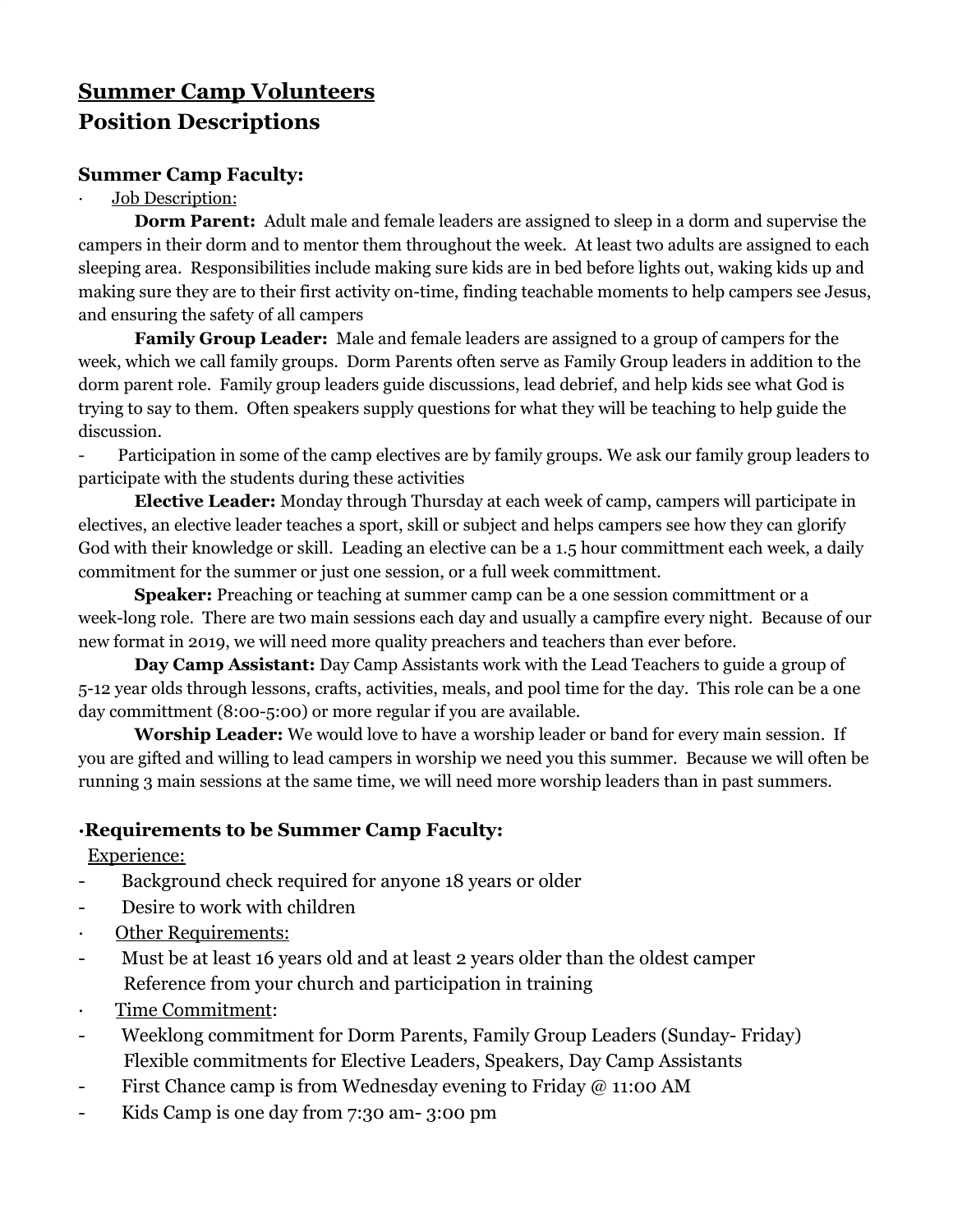### **Lawn Mowers:**

Job Description: The camp has 140 acres. During the summer, there is always grass to mow.

- · Experience:
- Background check required for anyone 18 years or older

- Must have experience operating a riding lawn mower. Experience using a weed wacker is a plus.

- Age Requirement:
	- Must have verbal permission from parent if under 18 years of age.
- · Time commitment:
- As much time as you are able.

- We would prefer a set schedule, but we would also welcome "on call" volunteers for times when we might be short on mowers. Please contact the office to discuss your availability.

# **Kitchen Help:**

- · Job Description:
- Help Kitchen manager with various food prep tasks
- Clean cooking and food prep surfaces
- Sweeping and mopping of floors
- Serving food
- Washing dishes and putting them away Reseting Dining Hall
- **Experience:**

Background check required for anyone 18 years or older (unless you are serving one day only with your church group.)

- · Age Requirement: If 14 or younger, must be accompanied by an adult.
- Time Commitment: Minimum of 3 hours around a mealtime, depending on one's

availability. Please contact the office to discuss your availability.

## **Gardening:**

- Job Decription
- Weeding garden beds
- Spreading Mulch
- Watering flower beds
- · Experience:
- Background check required for anyone 18 years or older
- Knowing how to recognize weeds vs. plants
- General knowledge about gardening
- · Age Requirement: If 14 or younger, must be accompanied by an adult.

· Time Commitment: As much time as you are able to give. Please contact the camp office to discuss your availability.